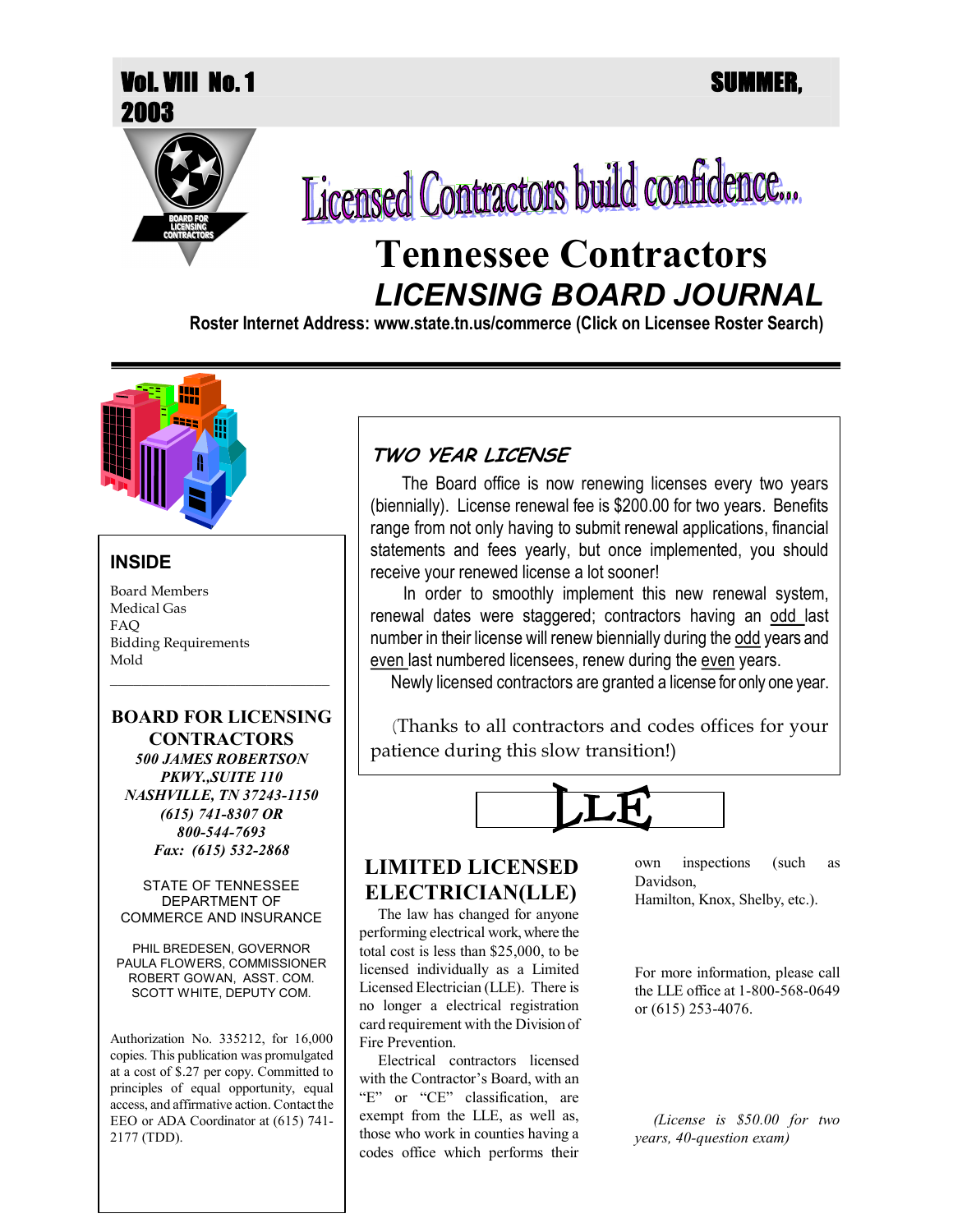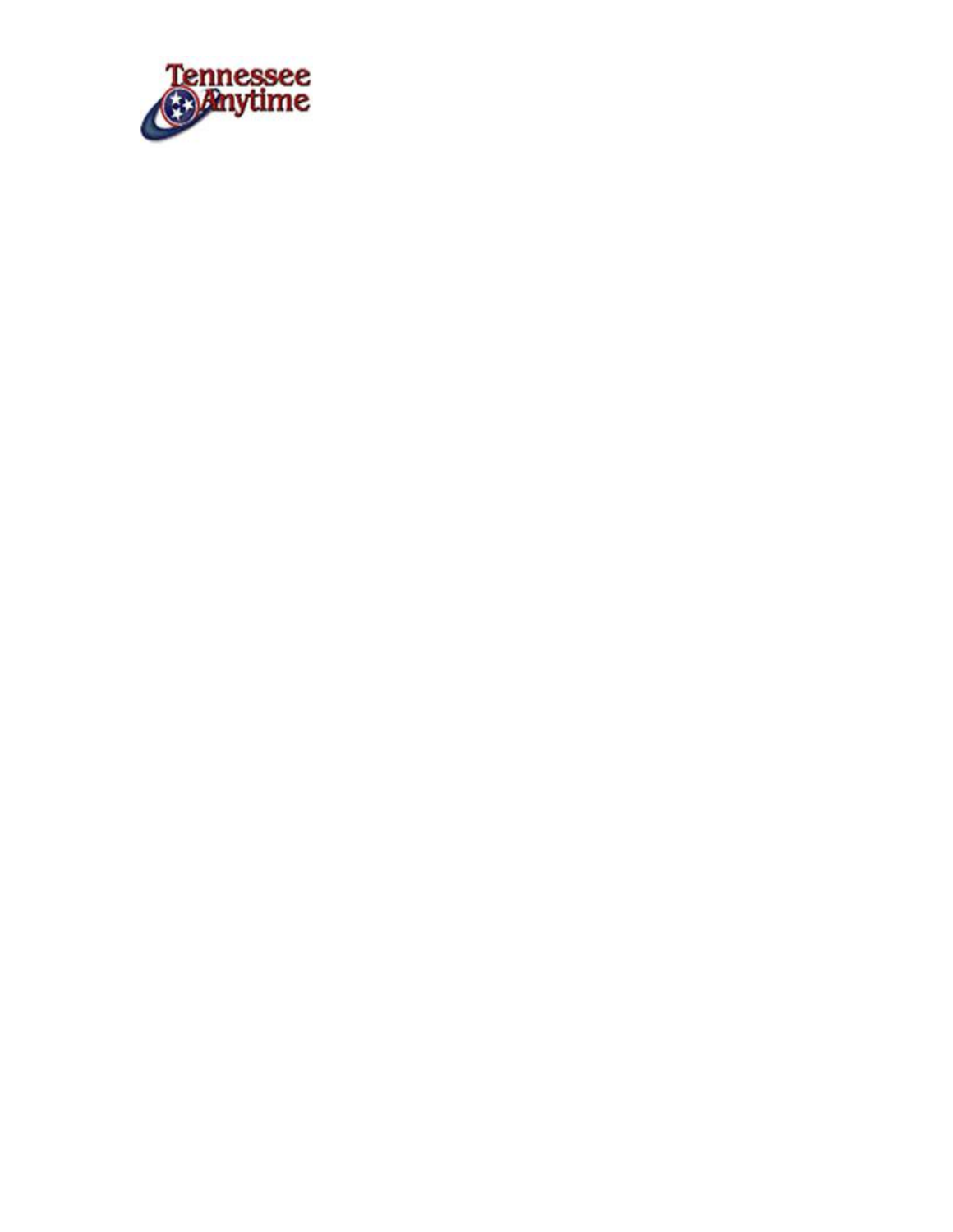#### **TENNESSEE BOARD FOR LICENSING CONTRACTORS**

#### **BOARD MEMBERS**

**NEIL TUTTLE, CHARIMAN** Electrical Contractor., Knoxville

**REESE SMITH, VICE CHAIRMAN** Haury & Smith Cont., Nashville

**WALTER G. KNESTRICK, SECRETARY** Walter Knestrick Contractor Inc, Nashville

**CLIFF HUNT** Standard Const. Co., Memphis

**FRANK NEAL** Frank E. Neal & Co., Nashville

**DON ORR** Nashville Machine Co., Nashville

**LARRY PARKS** T. U. Parks Const. Co., Chattanooga

**GEORGE SANDERS** Sanders Const Co. Inc., Memphis

**GLENN STILL** Glenn Still Contr., Dyersburg

#### **M O L D : T H E N E W E S T E P I D E M I C**

( OF AN OLD PROBLEM)

I t used to be lead paint, then asbestos, and now mold. How can we control the newest epidemic? According to the United States Environmental Protection Agency (EPA), moisture control is the key to mold control.

EPA's web site is an excellent source of information ranging from prevention to remediation.

*For more information, their web address is: www.epa.gov/*

## **MEDICAL GAS PIPING – NEW REGULATIONS**

Page 2

Recent changes for the regulation of medical gas piping are now in effect and awaiting final approval of the rules from the rulemaking hearing held in Memphis last November.

T.C.A. 68-11-253 states for all contractors performing medical gas piping, used solely to transport gases for medical purposes at a health care facility, (defined under the American National Standard Institute, National Fire Protection) are required to be certified with a classification of "S-Medical Gas Piping" on their contractor's license.

Certifications are required by the American Medical Gas Institute (AMGI) or the Piping Industry Progress and Education Trust Fund (PIPE) with a minimum of thirty-two  $(32)$  hours of training, with eight  $(8)$  of these hours in brazing. The Board's qualifications for certification will include the most current edition of NFPA "Standard on Gas and Vacuum Systems".

For more information, feel free to contact our office or visit web sites pertaining to medical gas certifications, such as www.pipe.org.

#### **MOLD PREVENTION TIPS**

*(While EPA does not regulate mold or mold spores in indoor air, they do offer the following information)*

- Fix leaky plumbing and leaks in the building as soon as possible
- Watch for condensation and wet spots and fix source(s) as soon as possible
- Prevent moisture due to condensation by increasing surface temperature or reducing the moisture level in air (humidity). To increase surface temperature, insulate or increase air circulation. To reduce the moisture level in air, repair leaks, increase ventilation (if outside air is cold and dry), or dehumidify (if outdoor is warm and humid).
- Keep heating, ventilation, and air conditioning (HVAC) drip

pans clear and flowing properly, and unobstructed.

- Vent moisture-generating appliances, such as dryers, to the outside where possible.
- Maintain low indoor humidity, below 60% relative humidity (RH), ideally 30-<br>50%, if possible.
- Perform regular building/HVAC inspections and maintenance as scheduled.
- Clean and dry wet or damp spots within 48 hours.
- · Don't let foundations stay wet. Provide drainage and slope the grout away from the foundation.

*These tips are excerpts only and do not list all steps from their publication, "Mold Remediation in Schools and Commercial Buildings", March, 2001issue – EPA 402-K-01-001*

#### **F R E Q U E N T L Y A S K E D Q U E S T I O N S**

#### *Q. Is it legal for a church to construct their own building?*

*A. No. Unfortunately, for safety reasons, the law does not exempt a church. We are asked the question daily! The law states, any* 

**BOARD FOR LICENSING CONTRACTORS (615) 7418307 or 18005447693 FAX: (615) 5322868**

**Phyllis Blevins, Ex. Director**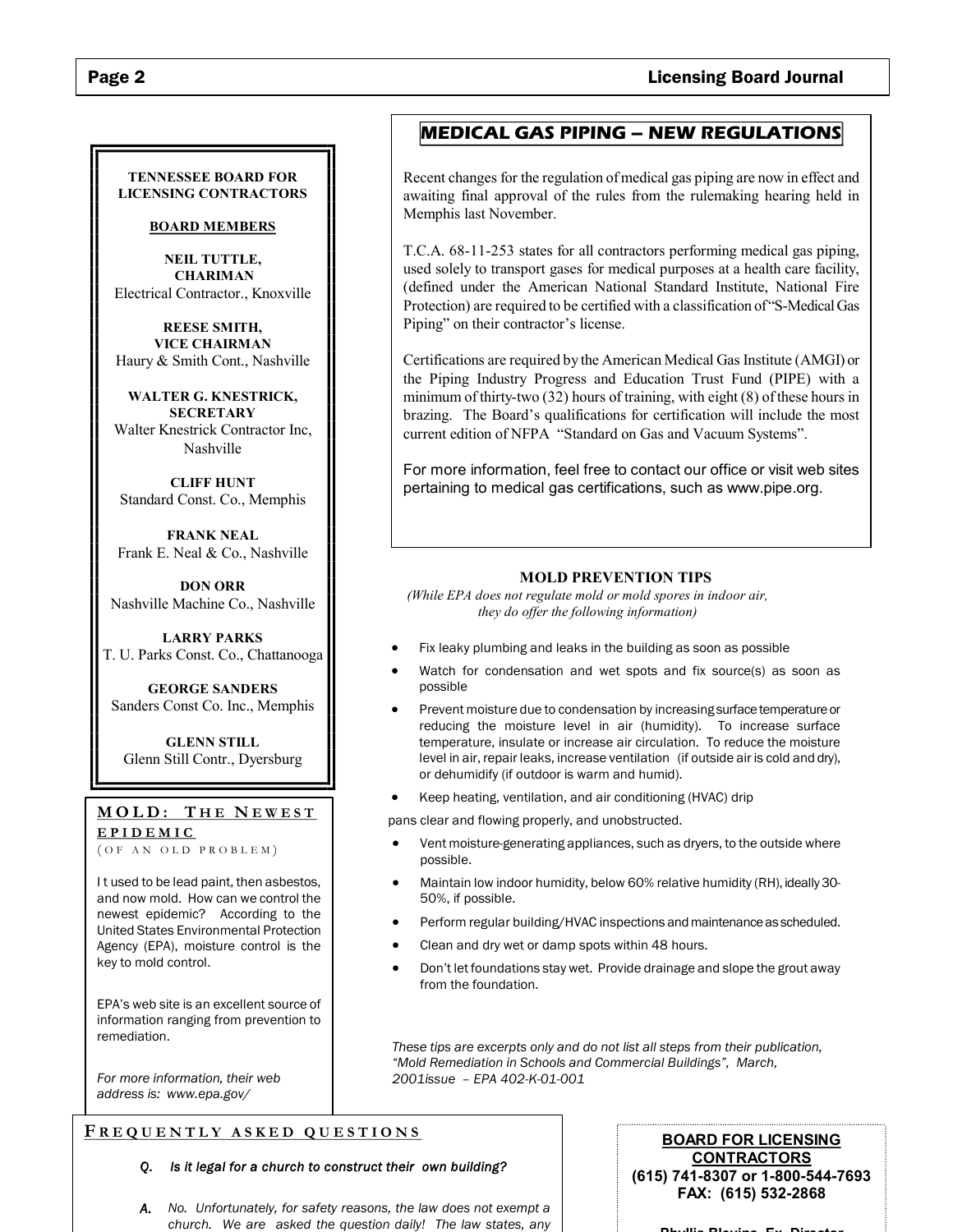FYI: Corporations having a change in ownership, merger or reorganization, must notify the Board within 10 days and apply for a new license. They may continue to contract for 90 days under the former "old" license name and number. After 90 days, the license is considered invalid until Board approval.

#### **ATTENTION: ALL ALARM SYSTEMSCONTRACTORS**

Be sure to register with the Alarm Contractors Licensing Board. Alarm contractors who derive more than 50% of their gross annual Income, must be licensed with this Board. Those whose income is less than 50% are exempt from this license, but, must provide a notarized affidavit with a copy of your state contractors license . For more information, please contact their office at (615) 741-9771.